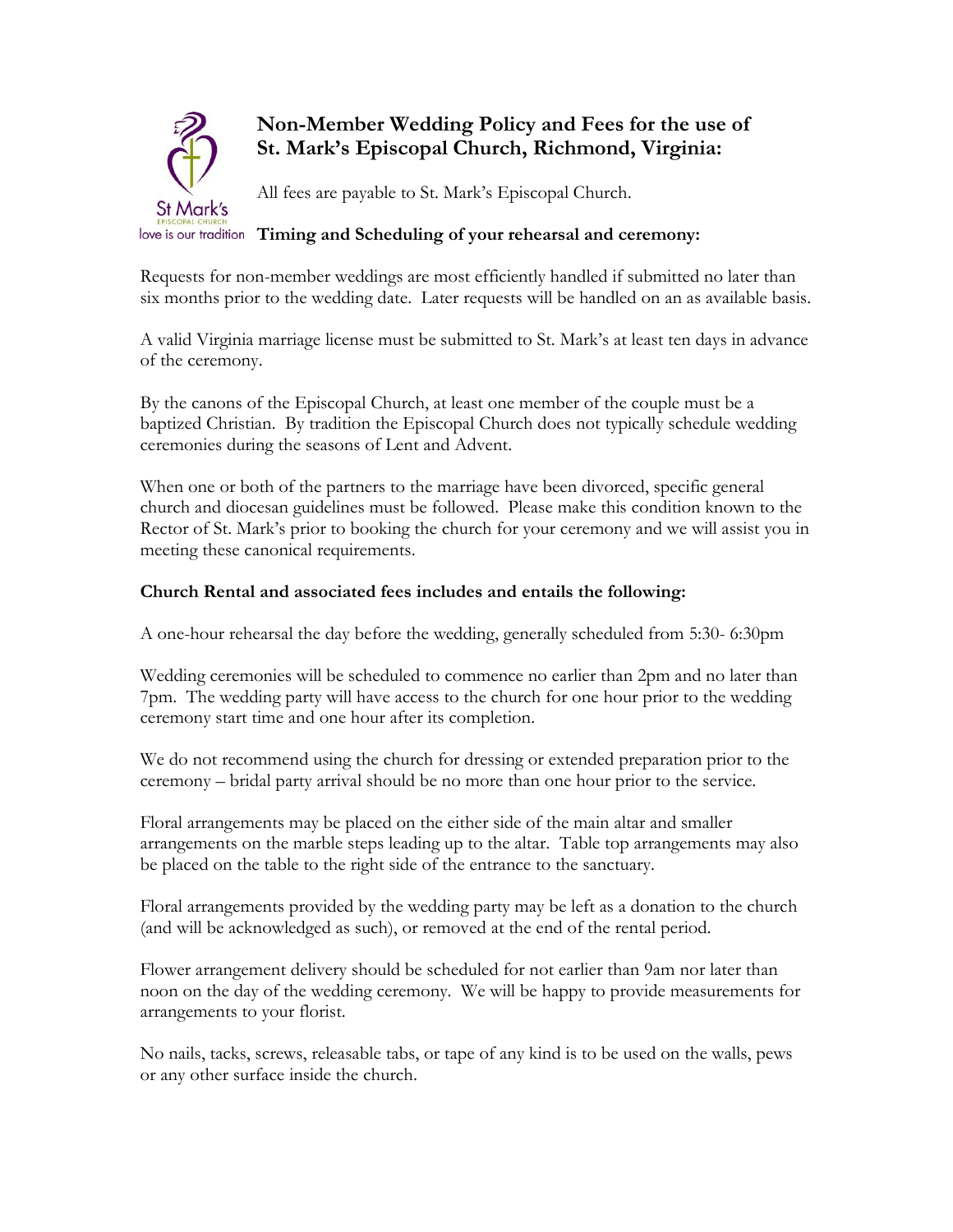Nothing is to be attached to any exterior surface of the church building or porch. White ribbon or fabric bows may be tied to the finials of the iron railing along the front porch.

No rice, birdseed, flower petals, confetti, balloons, or other such items are allowed either inside or outside of the church building.

St. Mark's will make every effort to insure that the interior temperature of the church is comfortable for the season, but please recognize that we are a 100 year old building and unpredictable seasonal temperature swings and variations are a challenge to accommodate on a day to day, hour to hour basis.

St. Mark's is not responsible for the security of personal property of any member of the wedding party or guests while on church property.

### **Music:**

St. Mark's musician, or an organist/pianist from their pre-approved list will be available to play for the ceremony. It is not however, required that the organ be played. We have a lovely grand piano and space for other instrumental combos. If you wish to bring in a guest organist, this person must be approved by our musician – not as judgment on skill but for the protection of the instrument. Other requested musicians must be submitted to St. Mark's for pre-approval three months prior to the rehearsal date. St. Mark's has a list of organists and other instrumentalists should you need assistance in this area.

Musical selections appropriate for the ceremony must be worked out three months in advance of the rehearsal date with our musician or submitted to him/her by the musician selected for the service.

Pre-recorded or electronic music is not allowed.

### **Payment:**

A deposit is required of \$250 to secure your wedding ceremony time and date, which is nonrefundable should you – for any reason - choose to cancel. The deposit will be applied to your total cost of a completed ceremony.

Ceremonies requested with less than six months lead time are required to pay one-half of their agreed upon and/or anticipated rental cost, all of which are non-refundable.

Full payment for an established ceremony is required 30 days in advance of the rehearsal date. Cancellations that occur after full payment will be handled on a case by case basis and any refunds offered will be based on any time and monies devoted to this ceremony, and other events forfeited to hold the date.

Failure to provide full payment 7 days in advance of your scheduled rehearsal will release St. Mark's from any responsibility to host your ceremony. And in this case there will be no refund of deposit or rental fees paid for any services including: altar guild, sexton, and St. Mark's contact fees.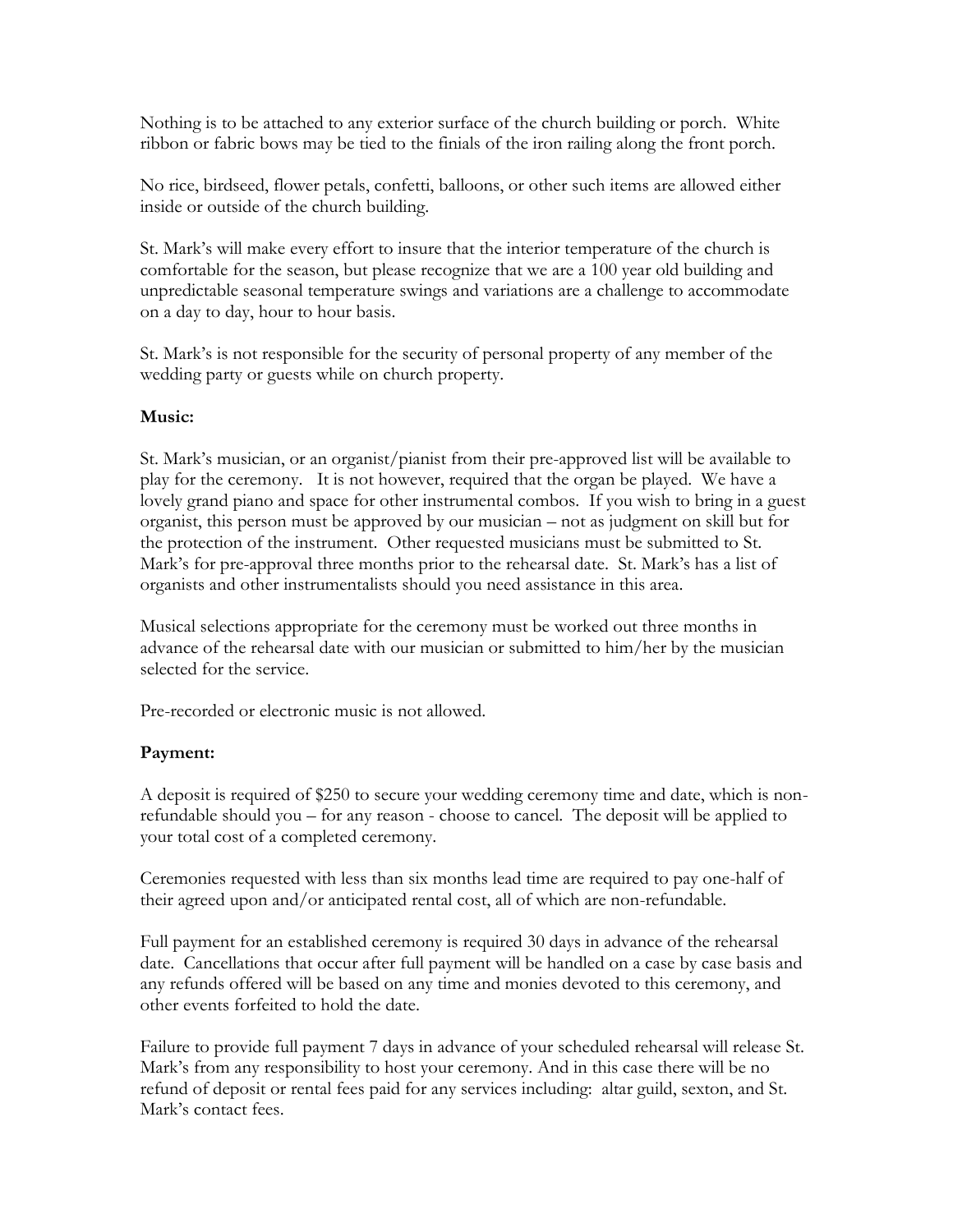## **Conditions:**

St. Mark's Church will be used and returned after use in the same condition it was found prior to the rental period, inclusive of the rehearsal date.

St. Mark's Church, its vestry, staff, and volunteers will be held harmless in any unforeseen event occurring during the rental period.

By entering into this rental agreement the wedding party and all guests agree to indemnify and hold St. Mark's harmless from any claims arising during the rental period.

Wedding ceremonies and preparation must conform to the canons of the Episcopal Church.

In any printed information such as wedding programs, invitations, and public announcements the church is to be referred to as St. Mark's Episcopal Church.

### **Photography:**

To preserve the dignity of the sacrament of marriage no flash photography or intrusive positioning of equipment or persons is allowed during the ceremony. Photographs are encouraged either just before, or just after the ceremony.

Unobtrusive video or sound recording may be set up in a manner that will not conflict with the sacramental nature of the service.